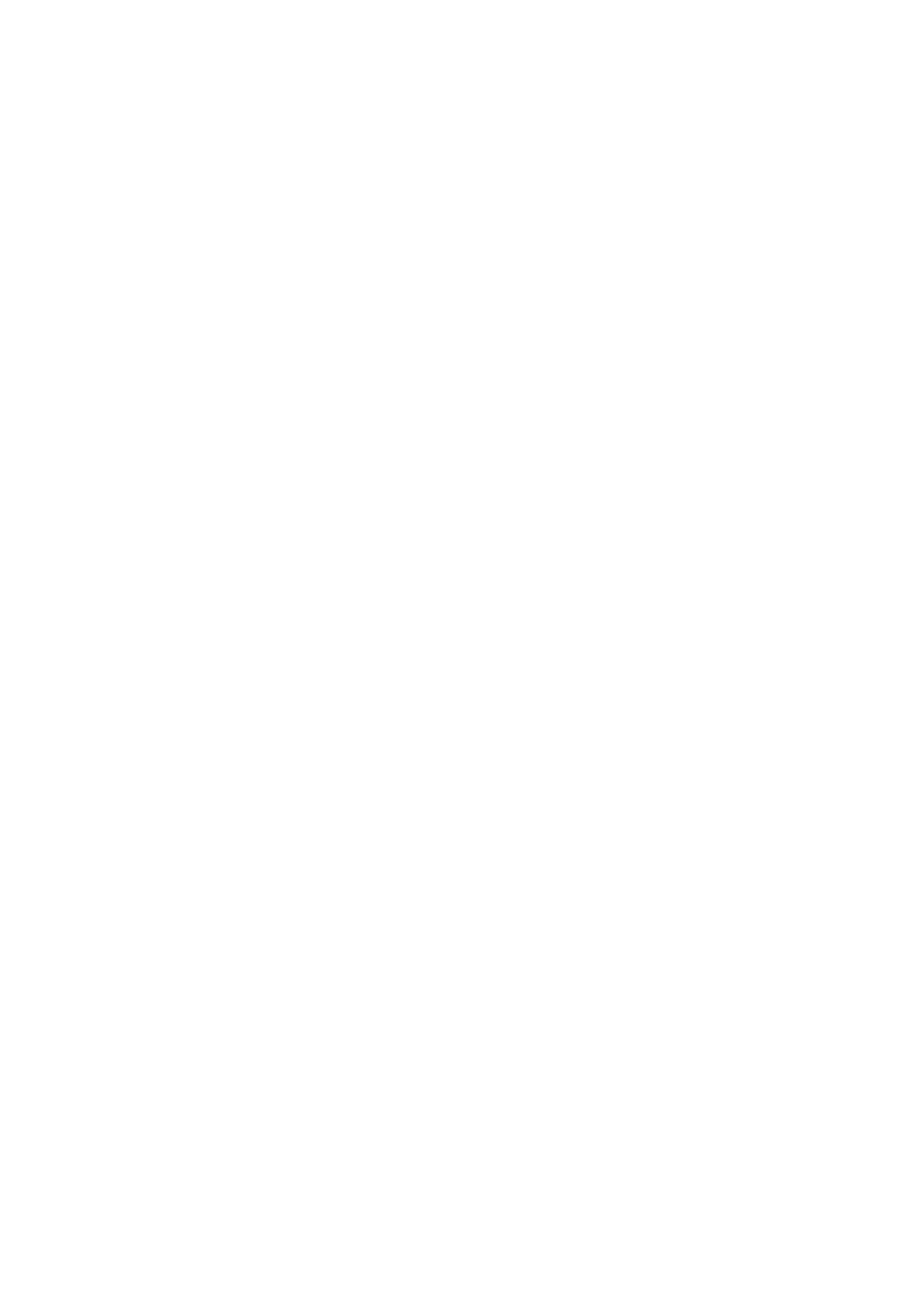#### **Chapter II: Labour force**

This chapter introduces working age populations, by gender, and their relation with labour force in ESCWA member countries during the period 2000 -2011. Data on labour force, economic activity and unemployment are drawn from replies to a questionnaire sent by ESCWA to national statistical offices (NSOs), and from the publications of those offices in ESCWA member countries.

Table II -1 presents the economic activity rates for the active population, by gender and age group, in ESCWA member countries. Overall, economic activity rates ranged from 39 per cent in Jordan to 87 per cent in Qatar in 201 1 . Female participation rates were generally lower than male participation rates in all Escwa member countries. The gender gap in economic activity was more than 50 percentage points in most ESCWA member countries. Economic activity rates among the age group 15 -24 years are lower than the overall rates in all ESCWA member countries.

Table II -2 shows data on adult and youth unemployment rates by gender in ESCWA member countries, according to the latest available year. Overall unemployment rates declined in some ESCWA member countries for which data were available, while increased in some other countries such as: Saudi Arabia, Egypt, Syria, Jordan, and the Syrian Arab Republic. However, Iraq, Palestine, the Sudan, Tunisia, and Yemen showed high rates over 15 per cent. At the other end of the spectrum, relatively low unemployment rates of 5 per cent or less were found in Bahrain, Kuwait, Qatar and the United Arab Emirates. Young people are generally predisposed to higher rates of unemployment than adults. Unemployment rates among young people were at least twice as much as adult rates in all countries for which data are available. Young females showed higher rates of unemployment than their male counterparts in most ESCWA member countries.

## الفصل الثاني: القوى العاملة

يتناول هذا الفصل موضوع السكان في<br>سن العمل وعلاقتهم بالقوى العاملة في بلدان الإسكوا، حسب العمر ونو ع الجنس، في الفتر ة ً 2011–2010. وأخذت البيانات المتعلقة بالقوى العاملة و النشاط الاقتصادي والبطالة ً من الردود علمي استبيان أرسلقه الإسكوا إلى أجهزة الإحصاء الوطنية، وكذلك من منشورات هذه الأجهزة في بلدان الإسكوا.

 $II-1$ الاقتصادي لدى الفرة السكانية الراشطة اقتصاديا، حسب نوع الجنس والفئات العمرية في بلدان الإسكوا. وبشكل عام، تراوحت معدلات السكان النشطين اقتصادياً في هذه البلدان بين 39 في المائة في الأردن و87 في 201 1 معدلات أدنى من معدلات مشاركة الذكور في جميع البلدان. وبلغت الفجوة بين الجنسين في معدلًات النّشاط الاقتصادي أكثر من 50 نقطة مئوية في معظم بلدان الإسكوا. " وبلغت نسبة النشاط الاقتصادي لدى الشباب  $\sim$  من الفئة العمر بة  $-15$   $-24$  سنة معدلات أدنى من المعدلات العامة لباقي الفئات العمر بة.

 $II-2$ صفوف البالغين والشباب بحسب نوع الجنس في بلدَّان الإسكوا، وذلك في آخر سنة تتوفر بيآنات بشأنها ً وبشكل عام، انخفضت معدلات البطالة في بعض بلدان الإسكوا التي توفرت لديها بيانات حول الب طالة، بينما أرتفعت في بلدان أخري مثل : الجمهورية العربية السورية و مصر و العراق و فلسطينو الاردن والمملكة العربية السعودية. غير أن هذه المعدلات تجاوزت 15 في المائة في السودان والعراق وفلسطين وتونس واليمن. وفي المقابل، كانت معدلات البطالة منخفضة نسبياً، أي أنها بلغت 5 في المائة أو أقل، في الإمارات<br>العربية المتحدة والبحرين وقطر والكويت . ويسجّل الشبلب عموماً معدلات بطالة أعلى من معدلات بطالة البالغين. فقد تجاوزت معدلات البطالة بين الشباب مثليها لدى البالغين في جميع البلدان التي نتوفر عنها بيانات. وسجّلت البطّالة لدى الشّابات معدلات أعلى مزها لدى الشبان ً في معظم البلدان الأعضاء في الاسكو ا.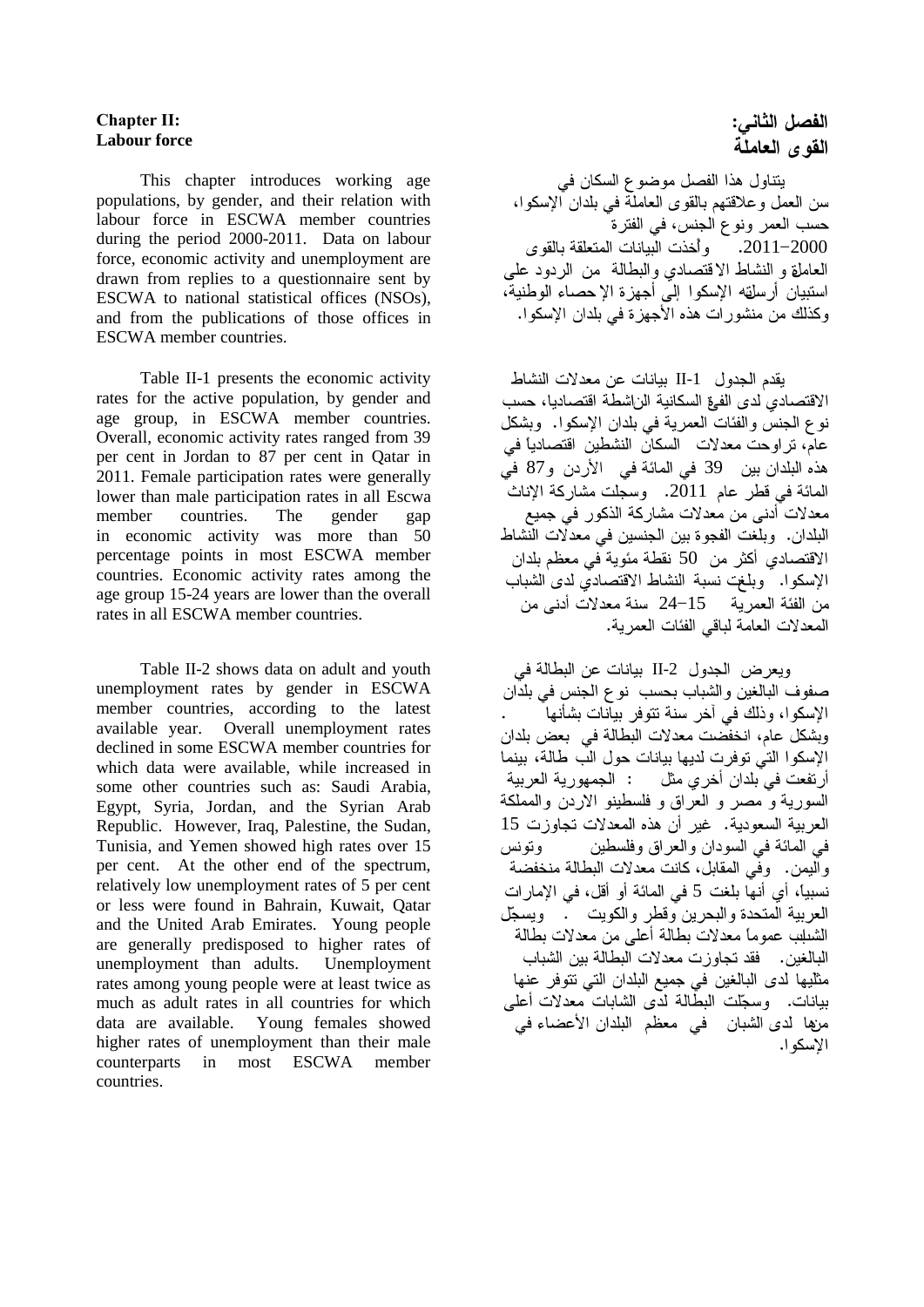Table II-3 presents data on employment rates by gender and economic activity in ESCWA member countries, according to the latest available data for the periods 2000-2005 and 2006-2011. In most countries, a number of occupational groups were dominant in the labour market, such as the services sector. By contrast, the share of employment decreased in two major sectors, agriculture and industry. In Qatar, the share of the labour force in the construction sector (40 per cent) is the highest among those countries for which data are available. The same share decreased in other countries, including the United Arab Emirates.

Table II-4 presents data on employment status by gender in ESCWA member countries in the periods 2000-2005 and 2006-2011. Most workers in all countries held salaried jobs in the period from 2006 to 2011, except for unpaid non-family workers in Jordan (0.2 per cent) and Lebanon (2.4 per cent). Egypt showed the highest percentage of employer jobs among ESCWA member countries, at 15.7 per cent in 2011. The table shows that the largest percentages of self-employed workers were in Lebanon (30.7 per cent in 2009), the Syrian Arab Republic (28.8 per cent in 2010) and Morrocoo (28.8 per cent in 2011).

ويعرض الجدول II-3 بيانات عن العمالة حسب النشاط الاقتصادي ونوع الجنس في الهلدان الأعضاء في الإسكوا، وذلك استناداً إلى أحدث البيانات حول الفُّتر نِين 2000−2005 و2006−2011. وفي معظم بلدان الإسكوا، استحوذ قطاع الخدمات على النصّيب الاكبر من القوى، مقابل انخفاض المشاركة في قطاعي الزراعة والصناعة. وبلغت مشاركة القوى العاملة فيَّ قطاع التشبيد والبناء 40 في المائة في قطر، وهي<br>النسبة الأعلى بين البلدان التي نتوفر بيانات بشأنها وبالمقابل، تراجعت هذه النسبة في بلدان أخرى، منها الإمار ات العر بية المتحدة.

وبقدّم الجدو ل II-4 بيانات عن حالة العمالة حسب نوع الجنس في الهلدان الأعضاء في الإسكو ا في الفترتين 2000–2005. و2005–2011. وتظهر هذه البيانات أن معظم العاملين في بلدان الإسكوا تلقوا أجوراً مقابل عملهم في الفترة 2006–2011، ما عدا  $2,4$  في الأردن ولبنان، حيث أفاد  $0,2$  في المائة و 2,4 في الْمَانَة من العاملين، على النوالي، بعدم الحصول على أي أجر مقابل عملهم لدَّى أسرهُم . وتُسجل مصر أعلـي .<br>نسبة من أرباب العمل في بلدان الإسكوا، وهي 15,7 في المائة في عام 2011. ويشير الجدول إلى أن نسبة العاملين لحسابهم هي الأعلى في كل من لبنان (30,7 في المائة في عام 2009) وفي الجمهورية العربية السورية (28,8 في عام 2010) و في المملكة المغربية (28.8 في عام 2011).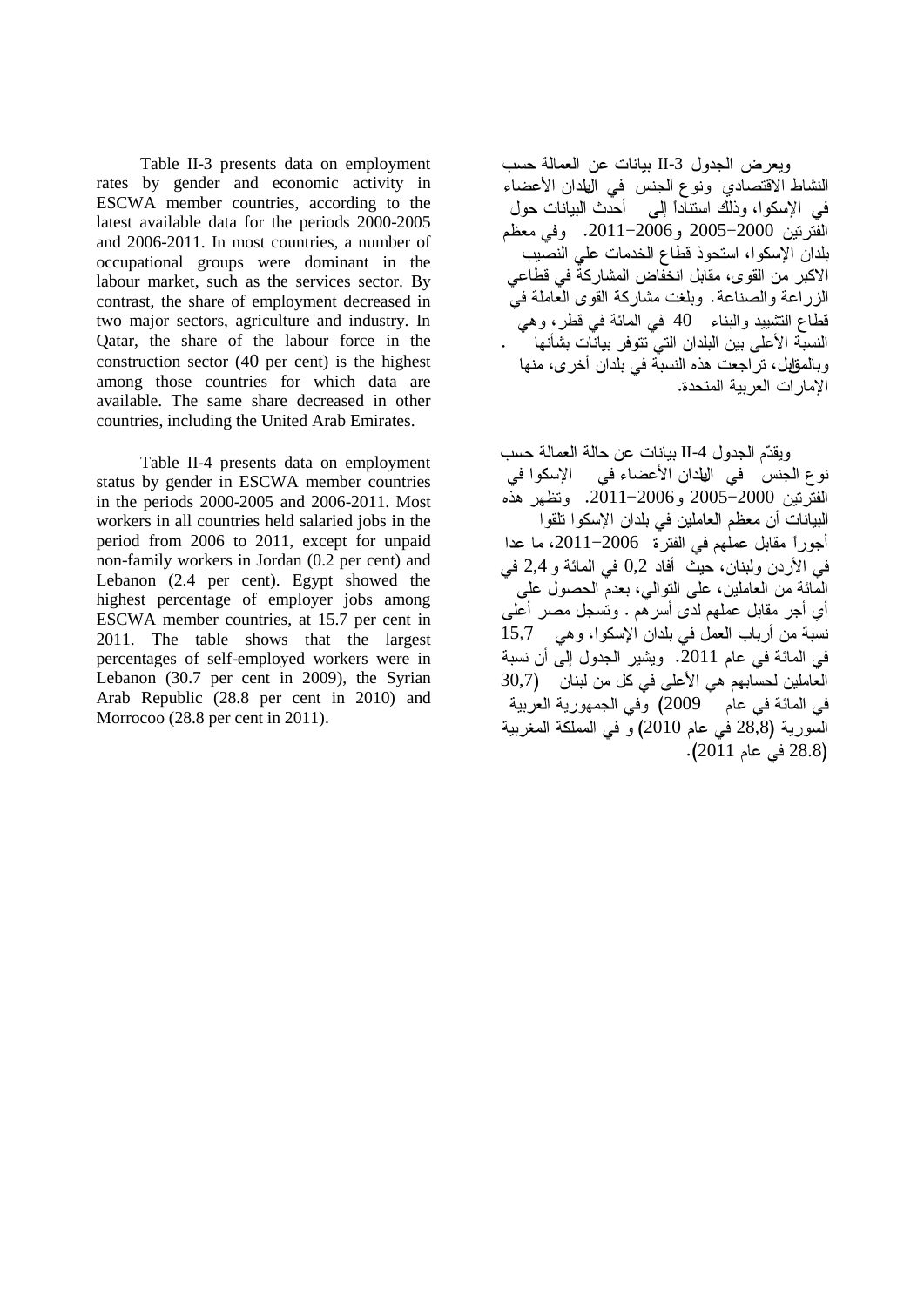#### *Sources*

#### **Bahrain**

Central Statistical Office, General Directorate of Statistics, *Statistical Abstract 2011* and previous issues.

#### **Egypt**

Central Agency for Public Mobilization and Statistics, *Statistical Yearbooks* 2000*-201*<sup>1</sup> and previous issues.

#### **Iraq**

Central Statistical Organization, *Annual Abstract of Statistics 20*10*-20*<sup>11</sup> and previous issues.

Ministry of Labour and Social Affairs, Central Office for Statistics and Information Technology, *Report on the Results of Employment and Unemployment Survey 2003*.

#### **Jordan**

Department of Statistics, *Statistical Yearbook 2006* and previous issues; and *Annual Report of Employment and Unemployment, 201*1.

#### **Kuwait**

Ministry of Planning, Statistics and Information Sector, *Annual Statistical Abstract 2008* and previous issues.

#### **Lebanon**

Administration Centrale de la Statistique, *Conditions de Vie des M*é*nages en 1997. No. 9*; *La Population Active en 1997. No. 12*; *Survey on the status of children in Lebanon 2000; Living Conditions of Households 2004*; and *Statistical Yearbook 2006. Multiple Indicators Cluster Survey 2009.*

#### **Morocco**

Royaume du Maroc, Haut-Commissartiat au Plan

http://www.hcp.ma/

#### **Oman**

Ministry of National Economy, *Statistical* 2010

<u>المصادر</u>

#### البحرين

المجموعة الجهاز المركزي للإحصاء، إدارة الإحصاء، الإحصائية 2011 و أعداد سابقة.

#### مصر

الجهاز المركزي للتعبئة العامة والإحصاء، ا<u>لكتب الإحصائي</u>ق السنويتي <u>2000</u>–2011 وأعداد سابقة.

#### العراق

الجهاز المركزي للإحصاء، المجموعة الإحصائية السنوية 2011 2010

وز ار ة العمل والشؤون الاجتماعية، الجهاز المركز ي للإحصاء ونكنولوجيا المعلومات، نقرير نتائج مسحّ العمالة والبطالة لعام 2003.

#### الأردن

دائر ة الإحصاءات العامة، النشر ة الإحصائية السنوية 2006 وأعداد سابقة؛ والنقرير السنوى للعمالة والبطالة،2011.

#### الكويت

وزارة التخطيط، قطاع الاحصاء والمعلومات، ا<u>لمجموعة</u> الإحصائية السنوية 2008 و أعداد سابقة.

#### لبنان

الإدارة المركزية للإحصاء، الأوضاع المعيشية للأسر في عام 1997، العدد 9؛ والقوى العاملةَ في عام 1997، العدد 1<u>2</u>؛ ودراسة حول وضع الأطفال في لبنان عام 12000؛ والأوضاع المعيشية للأسر عام 2004؛ والكتاب الإحصائي السنو ي 2006. المسح العنقودي متعدد المؤشر ات2009

#### المملكة المغرسة

المملكة المغربية المندوبية السامية للتخطيط

#### غمان